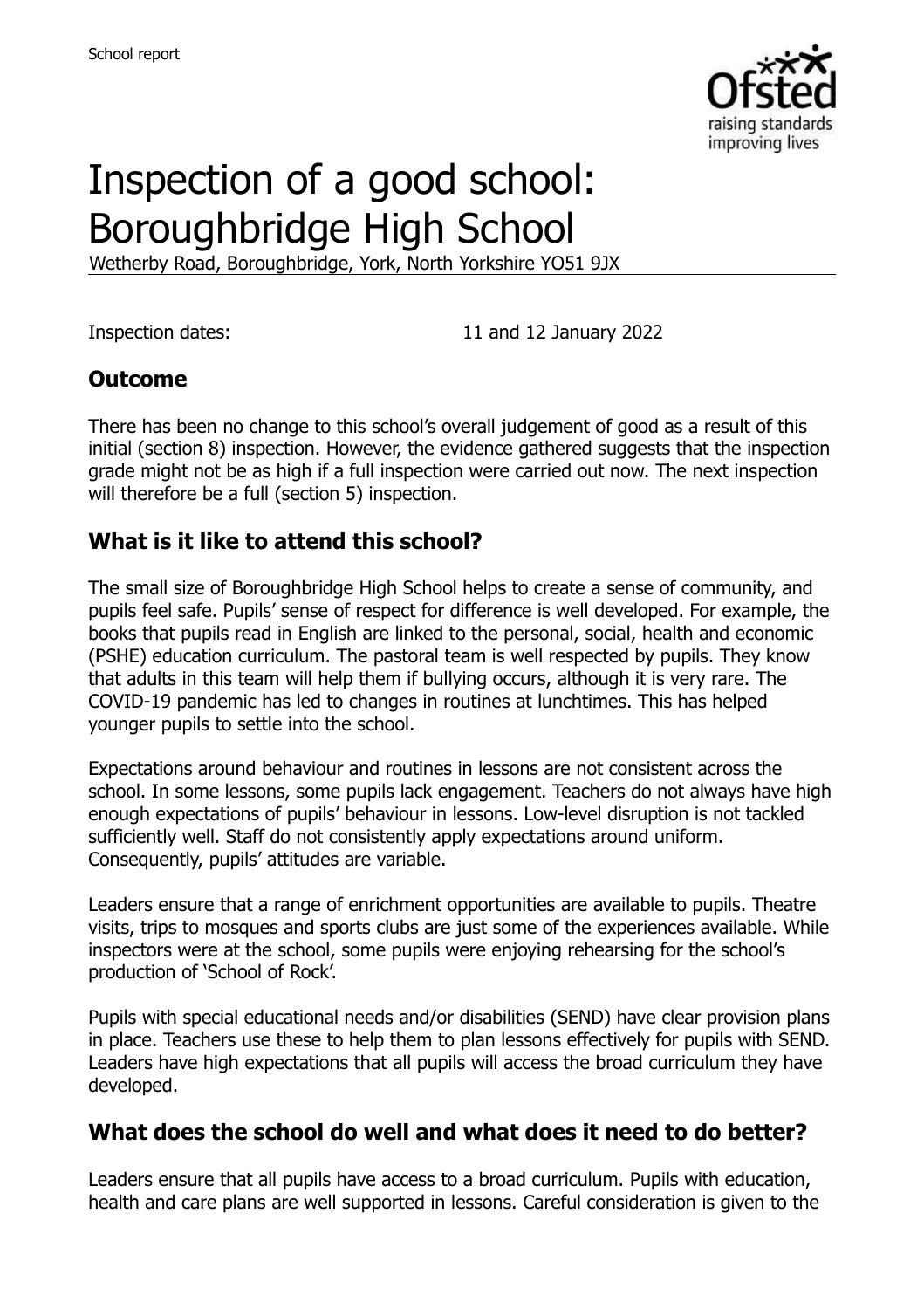

organisation of option choices for pupils to study in Years 10 and 11. Curriculum planning in most subjects is clear. In geography, for example, work on rivers builds from the primary curriculum. Leaders have adapted the curriculum because of the COVID-19 pandemic. In science, for example, there is a focus on practical work for older pupils, as this was missed due to COVID-19 restrictions. Pupils' subject vocabulary is well developed by teachers. In the sixth form, pupils are encouraged to read widely and independently around the subjects being studied.

Leaders know what they want pupils to remember. This is carefully outlined in almost all curriculum plans. Teachers check what pupils have learned at the end of units of work. They do not always assure themselves that pupils have retained important information. This means that teachers do not always have a clear enough understanding of what pupils have learned and remembered.

The teaching of the planned curriculum is undermined by an inconsistent approach to dealing with low-level disruption. Pupils learn well in this school when they are interested and involved in their learning. However, this is not always the case and sometimes lowlevel disruption is not tackled. Teachers do not always make their expectations clear. Inspectors saw lessons being disturbed by the late arrival of pupils. Pupils told inspectors that behaviour in lessons is variable. Ofsted's Parent View survey showed that parents believe behaviour to be weaker than other aspects of the school's work.

Leaders' focus on identifying pupils' needs, for example around social skills and mental health, is helping to support those pupils who are at risk of exclusion. A range of strategies have been developed to encourage pupils' return to school after lockdown. These are tailored to individual children and based on leaders' clear knowledge of pupils' circumstances.

Leaders quickly identify those pupils who may have difficulty reading. Support to develop reading skills, especially around comprehension, are then put in place. Plans to develop pupils' love of reading are not well embedded. Strategies such as book boxes for reading in form-tutor time are not consistently used. While some pupils do enjoy reading, this is not widespread. COVID-19 has had an impact, as the school library has closed because of restrictions.

Careers guidance is woven into the PSHE education curriculum. Pupils are helped to move to a range of destinations at the end of Year 11. Boroughbridge High School works with another local school to deliver sixth-form subjects to pupils who wish to stay on at Boroughbridge High School. Pupils in Year 11 are given clear information about the ways in which the sixth form operates across the two schools. This helps to ensure that there is a wider offer for pupils in the sixth form. Pupils are given clear information about other colleges and providers. There are a number of clubs that pupils are encouraged to join. Leaders ensure that these are inclusive and welcoming for all pupils. Just before the COVID-19 pandemic, one of the school football teams advanced to a national final.

Governors have a clear view of the priorities of the school. They receive clear information with regard to safeguarding and bullying. They ask detailed questions of leaders about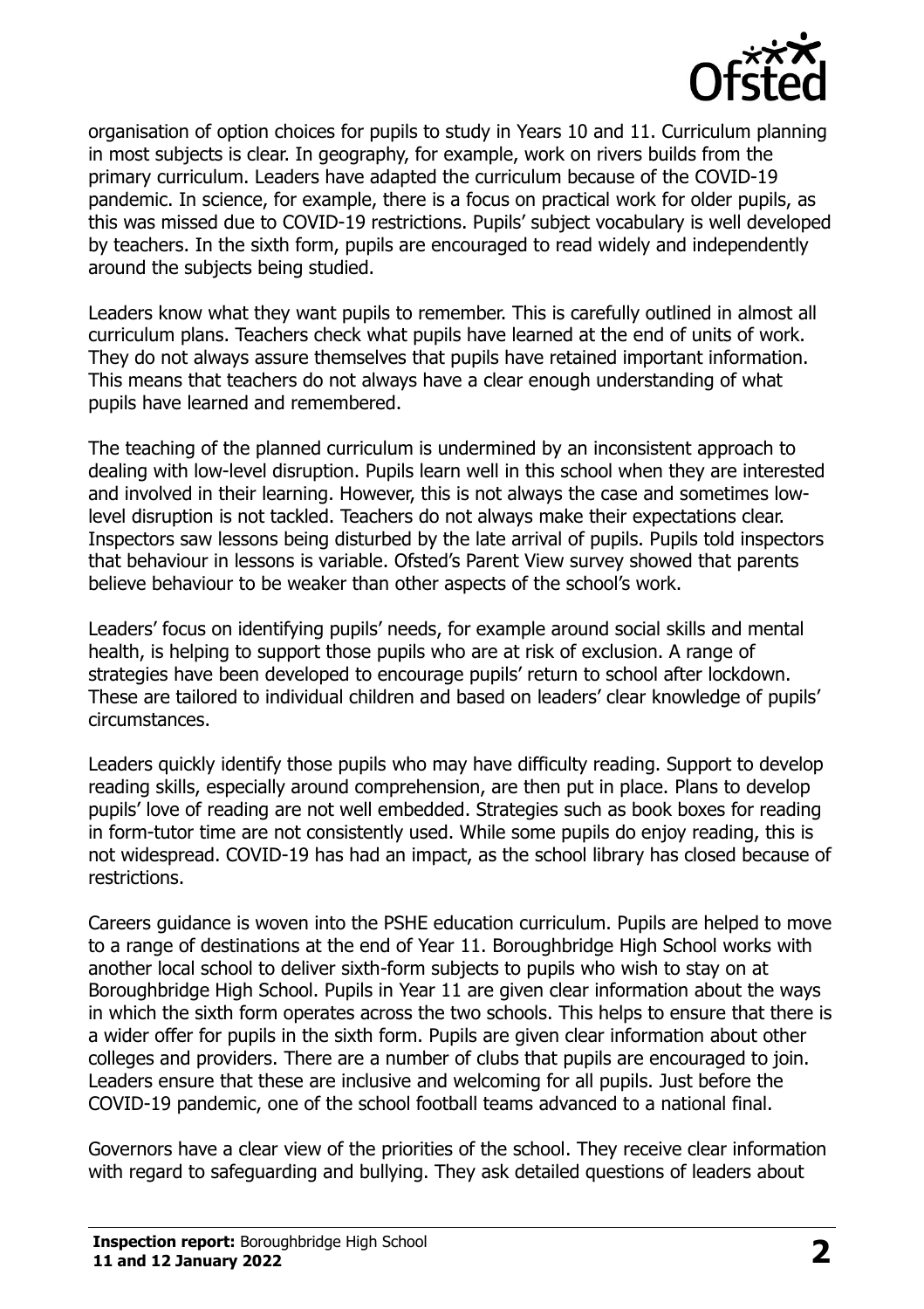

attendance. However, governors do not challenge leaders about standards of behaviour, to ensure that what leaders tell them is accurate.

Leaders are aware that the COVID-19 pandemic has increased staff workload, especially when pupils have to self-isolate. Leaders have taken steps, such as sharing good practice, to try and help with this. Staff feel confident about raising their concerns with leaders. Staff feel positive about the school and the place it holds within the community.

In discussion with the headteacher, the inspectors agreed that assessing whether pupils have remembered important information, developing a love of reading, and ensuring that expectations and routines around behaviour are consistently applied may usefully serve as a focus for the next inspection.

# **Safeguarding**

The arrangements for safeguarding are effective.

Leaders have a good understanding of the local risks that pupils may face. Plans in the PSHE education curriculum are focused on raising pupils' awareness of these risks. Training programmes are effective in ensuring that staff are aware of the risks to pupils and the signs that may indicate a need for intervention.

Record-keeping is thorough and consistent. External audits of school systems are sought and acted on. Leaders work closely with external agencies, such as the police, when necessary. Referrals to the local authority are timely. Leaders are rigorous in their approach to monitoring bullying incidents, and they take swift action when necessary.

#### **What does the school need to do to improve?**

# **(Information for the school and appropriate authority)**

- There is a lack of consistency in the way that routines for classroom behaviour are applied. Some routines are not well understood by pupils and staff. This means that some lessons are disrupted by poor behaviour. Leaders should ensure that all staff and pupils understand policies and systems for behaviour, and that these are applied consistently.
- Checks on the important component knowledge that pupils have learned and remembered are not systematic This means that teachers do not always have a clear picture of whether pupils have remembered the important information that they need. Leaders cannot be sure that teachers adapt lessons based on what pupils have learned and remembered. Leaders should ensure that systems for checking that pupils have learned important information are developed and implemented.
- Strategies to encourage a love of reading are not well embedded. This means that many pupils do not read widely or enjoy reading. Leaders should ensure that strategies for developing a love of reading are enacted across the school and stretch beyond English.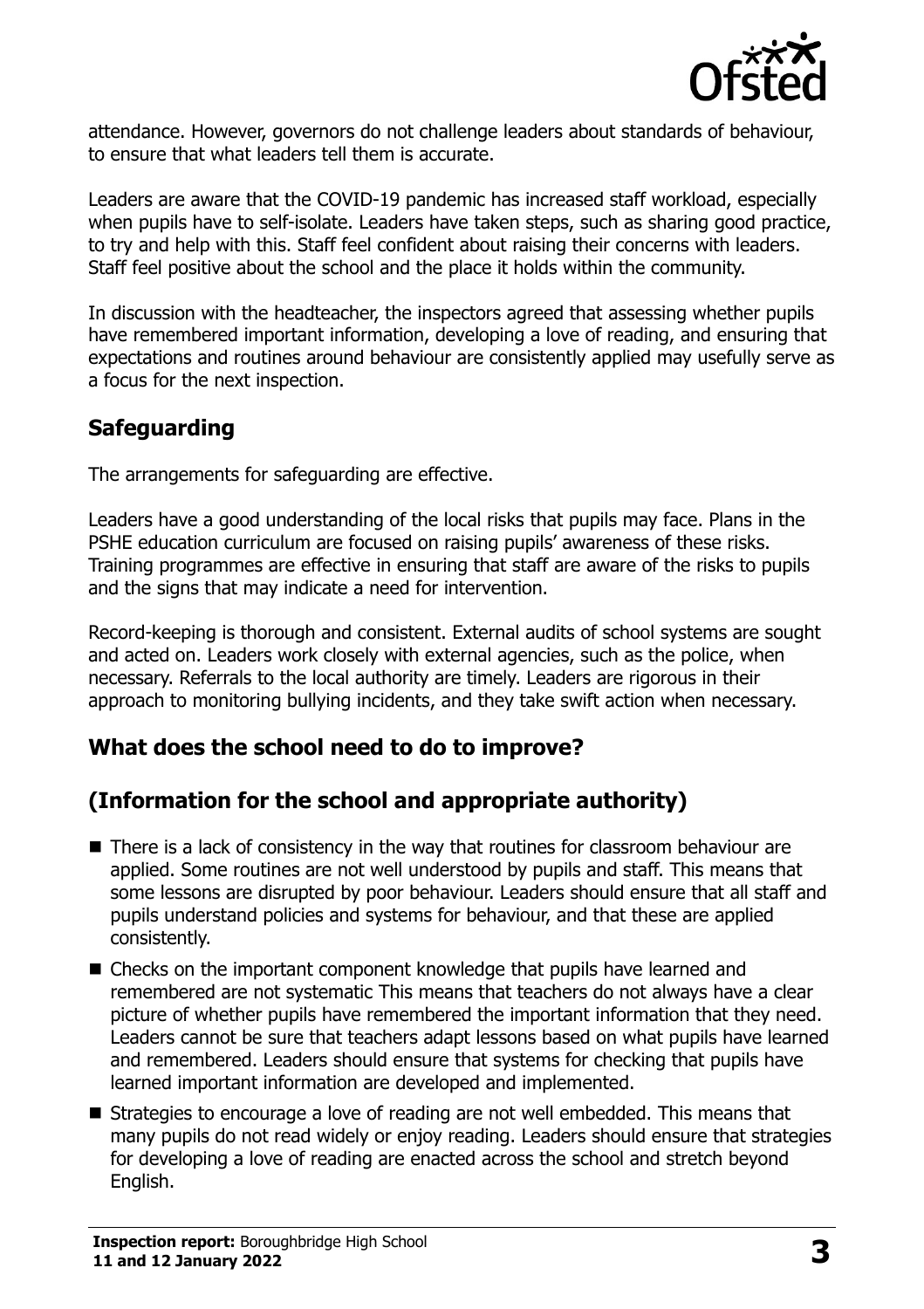

#### **Background**

When we have judged a school to be good, we will then normally go into the school about once every four years to confirm that the school remains good. This is called a section 8 inspection of a good or outstanding school, because it is carried out under section 8 of the Education Act 2005. We do not give graded judgements on a section 8 inspection. However, if we find evidence that a school would now receive a higher or lower grade, then the next inspection will be a section 5 inspection. Usually this is within one to two years of the date of the section 8 inspection. If we have serious concerns about safeguarding, behaviour or the quality of education, we will deem the section 8 inspection as a section 5 inspection immediately.

This is the second section 8 inspection since we judged the school to be good in February 2012.

#### **How can I feed back my views?**

You can use [Ofsted Parent View](https://parentview.ofsted.gov.uk/) to give Ofsted your opinion on your child's school, or to find out what other parents and carers think. We use information from Ofsted Parent View when deciding which schools to inspect, when to inspect them and as part of their inspection.

The Department for Education has further quidance on how to complain about a school.

If you are the school and you are not happy with the inspection or the report, you can [complain to Ofsted.](https://www.gov.uk/complain-ofsted-report)

#### **Further information**

You can search for [published performance information](http://www.compare-school-performance.service.gov.uk/) about the school.

In the report, '[disadvantaged pupils](http://www.gov.uk/guidance/pupil-premium-information-for-schools-and-alternative-provision-settings)' refers to those pupils who attract government pupil premium funding: pupils claiming free school meals at any point in the last six years and pupils in care or who left care through adoption or another formal route.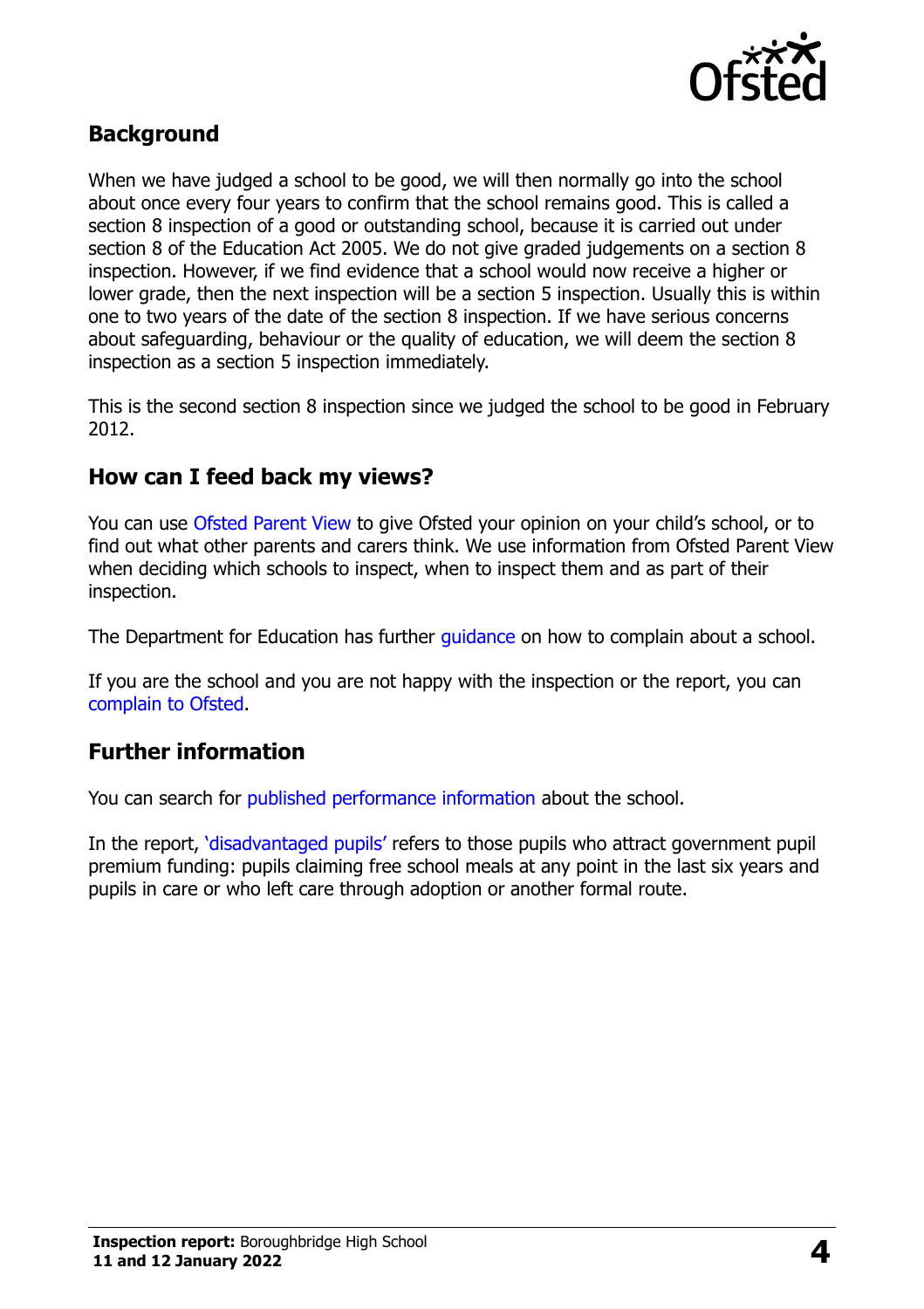

### **School details**

| Unique reference number                            | 121699                    |
|----------------------------------------------------|---------------------------|
| <b>Local authority</b>                             | North Yorkshire           |
| <b>Inspection number</b>                           | 10200481                  |
| <b>Type of school</b>                              | Secondary                 |
| <b>School category</b>                             | Maintained                |
| Age range of pupils                                | 11 to 18                  |
| <b>Gender of pupils</b>                            | Mixed                     |
| <b>Gender of pupils in sixth-form</b><br>provision | Mixed                     |
| Number of pupils on the school roll                | 446                       |
| Of which, number on roll in the sixth<br>form      | 12                        |
| <b>Appropriate authority</b>                       | The governing body        |
| <b>Chair of governing body</b>                     | Malcolm Dawson            |
| <b>Headteacher</b>                                 | Kathryn Stephenson        |
| Website                                            | www.boroughbridgehigh.com |
| Date of previous inspection                        | 13 December 2016          |

# **Information about this school**

- The headteacher and deputy headteacher have taken up post since the previous inspection.
- Boroughbridge High School is in a federation with King James's School in Knaresborough. Sixth-form lessons are taught almost entirely at King James's School. Boroughbridge High School is proposing a temporary suspension of sixth-form provision from September 2022, for a period of up to two years, but will continue to offer sixthform subjects as part of this federation.
- A very small number of pupils attend alternative provision at Springwell Harrogate.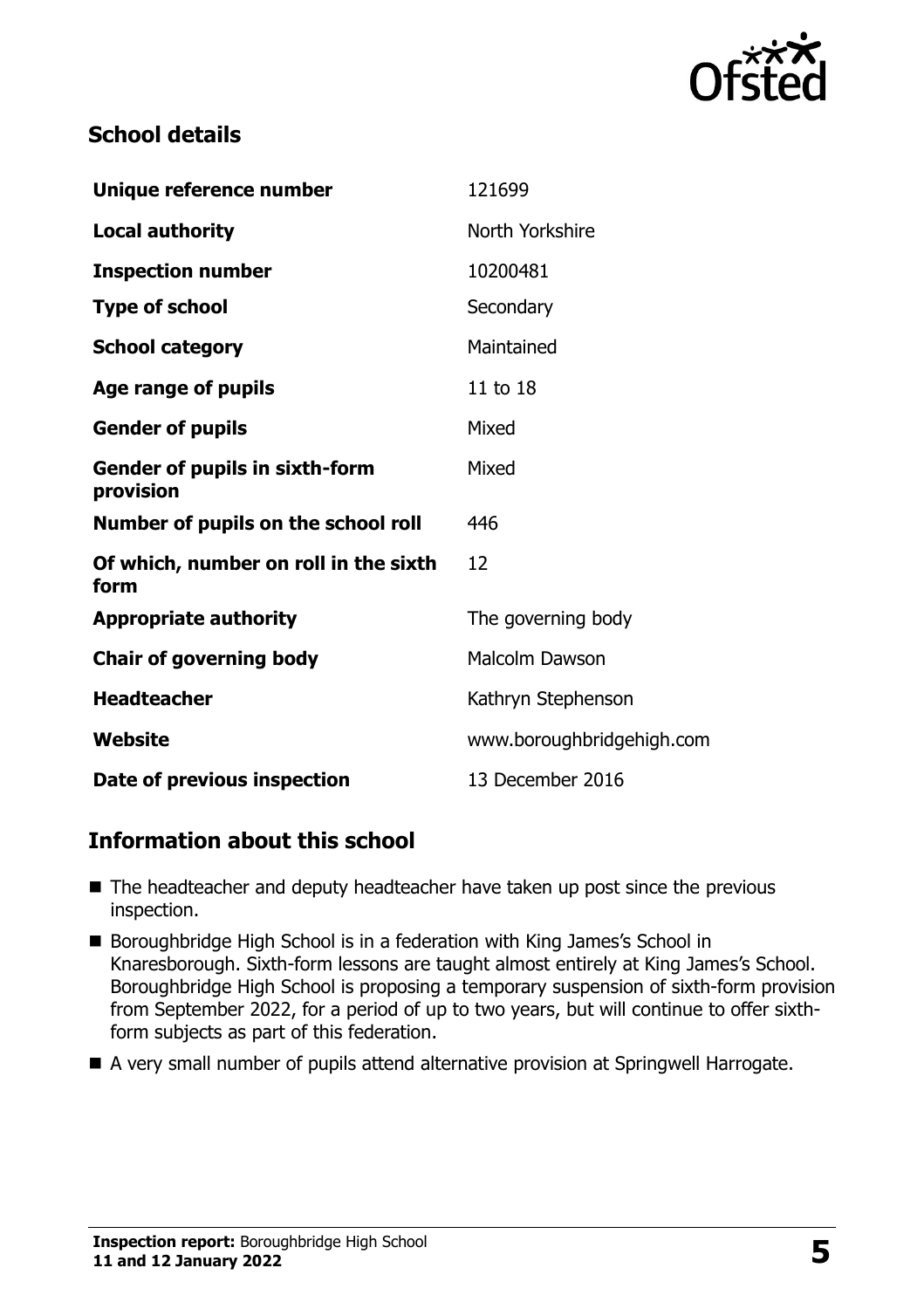

## **Information about this inspection**

- This was the first routine inspection the school received since the COVID-19 pandemic began. Inspectors discussed the impact of the pandemic with school leaders and have taken that into account in their evaluation.
- Inspectors met with the headteacher, deputy headteacher, leaders responsible for safeguarding, PSHE education, attendance and SEND. Inspectors also met with representatives from the local authority.
- **Inspectors met with members of the governing body, including the chair of governors.**
- Inspectors carried out deep dives in these subjects: science, geography and business/information technology. For each deep dive, inspectors met with subject leaders, looked at curriculum plans, visited a sample of lessons, spoke to teachers, spoke to some pupils about their learning and looked at samples of pupils' work.
- Inspectors also spoke to leaders about curriculum plans in mathematics and English.
- In order to inspect safeguarding, inspectors scrutinised the single central record, spoke to teachers about safeguarding training and scrutinised records related to safeguarding.
- **Inspectors spoke to groups of pupils, including single-sex groups of pupils, and** observed social times. Inspectors observed behaviour in lessons and looked at plans for the PSHE education curriculum. Inspectors also considered the views of pupils and staff from surveys. Inspectors considered the views of parents through Ofsted Parent View.

#### **Inspection team**

Matthew Vellensworth, lead inspector Her Majesty's Inspector

Katie Spurr **Her Majesty's Inspector**